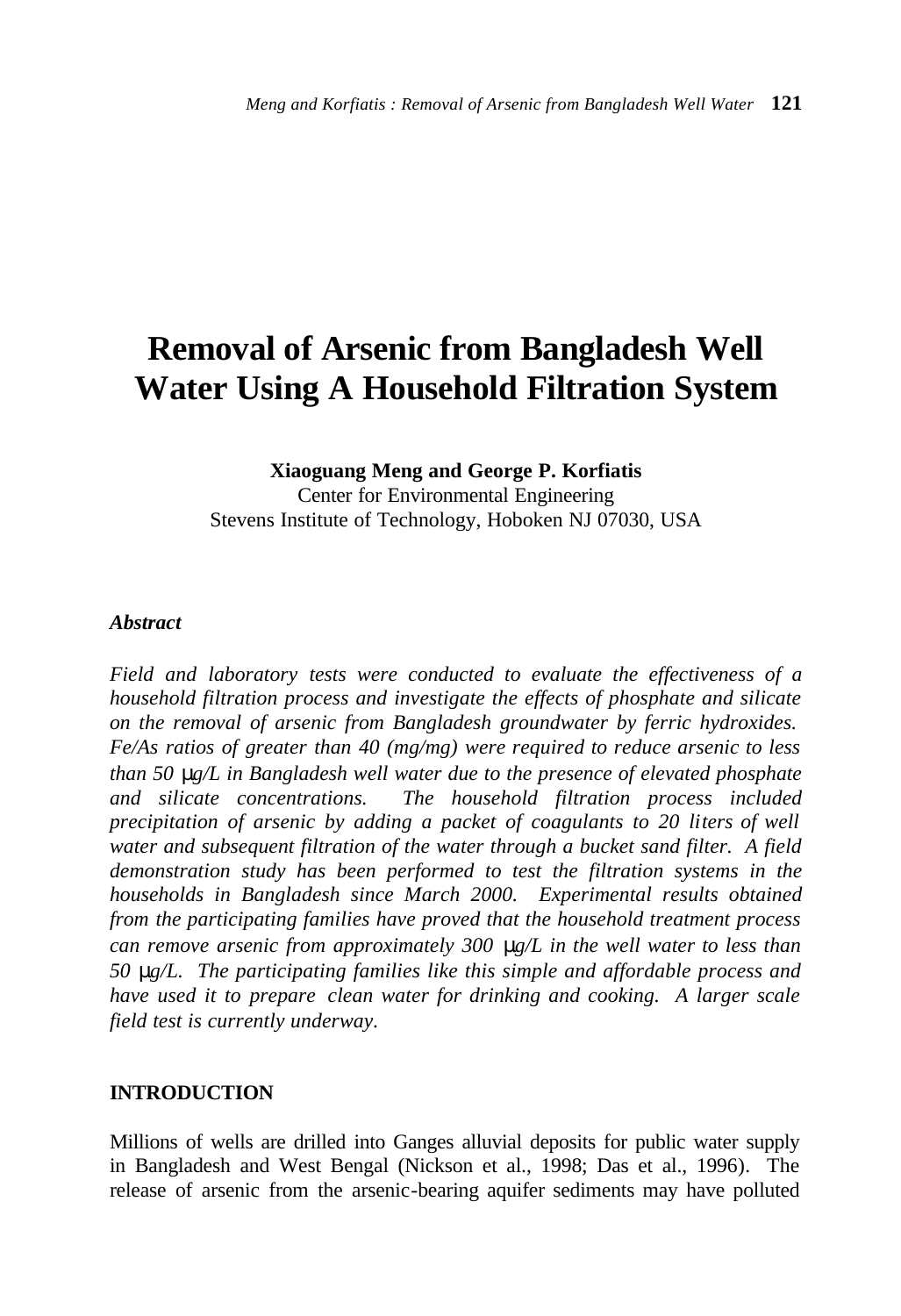more than 3 million of the approximately 5 million existing wells in Bangladesh, affecting up to 70 million people (Lepkowski, 1999). According to the data reported by the British Geological Survey (BGS, 1998), among the 9037 wells tested, 22 percent have arsenic concentrations in the range of 100 to 250 μg/L. The divalent iron concentration is in the range of 0.2-12 mg/L and is positively correlated with arsenic concentration in the groundwater. Groundwater in Bangladesh also contains fairly high concentrations of phosphate (0.2-3 mg-P/L), silicate (6-28 mg-Si/L), and bicarbonate (10-671 mg/L).

A variety of technologies have been used for the treatment of arsenic in water, including conventional co-precipitation with ferric chloride, lime softening, filtration using exchange resins and adsorbents such as activated alumina, and membrane filtration processes (Sorg and Logsdon, 1978; Hering et al., 1996; McNeill and Edwards, 1997). High iron concentration may hinder the application of the adsorbents, exchange resins, and membranes in treating Bangladesh well water. Ferrous iron will be oxidized and form a ferric hydroxide coating on the media surface or block the pores of membranes. In addition, high anion concentrations will reduce the capacity of the media for arsenic removal.

Co-precipitation with ferric chloride is an effective and economical technique for removing arsenic from water (Gulledge and O'Conner, 1973; Cheng et al., 1994; Hering et al., 1996; McNeill and Edwards, 1995). Iron hydroxides formed from the ferric salts have a high adsorption capacity for arsenate [As(V)]. Arsenite  $[As(III)]$ , which is more difficult to remove than  $As(V)$ , can be oxidized rapidly to As(V) by oxidizing agents such as hypochlorite, permanganate, and hydrogen peroxide. However, elevated phosphate and silicate concentrations in Bangladesh groundwater may dramatically decrease the effectiveness of arsenic removal by the co-precipitation treatment. It has been reported that phosphate enhances the mobility of As(V) in soils contaminated with lead arsenate (Peryea and Kammereck, 1997). Silicate and carbonate decrease the removal of  $SO_4^2$ , SeO<sub>3</sub><sup>2</sup>, PO<sub>4</sub><sup>3</sup>, and CrO<sub>4</sub><sup>2</sup> by iron hydroxides (Meng and Letterman, 1996; van Geen et al., 1994; Goldberg, 1985; Zachara et al., 1987). Experimental results have demonstrated that silicate affects adversely the removal of As(III) and As(V) by coprecipitation with ferric chloride (Meng et al., 2000).

In the present study, co-precipitation tests were conducted to evaluate the effects of phosphate and silicate on the removal of arsenic from Bangladesh well waters. A household co-precipitation and filtration process was tested in Kachua Thana, Chandpur district, Bangladesh, an area where the groundwater is severely impacted by arsenic contamination. Some members of the participating families had already developed skin lesions and cancers due to arsenic poisoning. The field test results demonstrated that the household filtration process offers a simple and reliable solution for the arsenic problem in Bangladesh.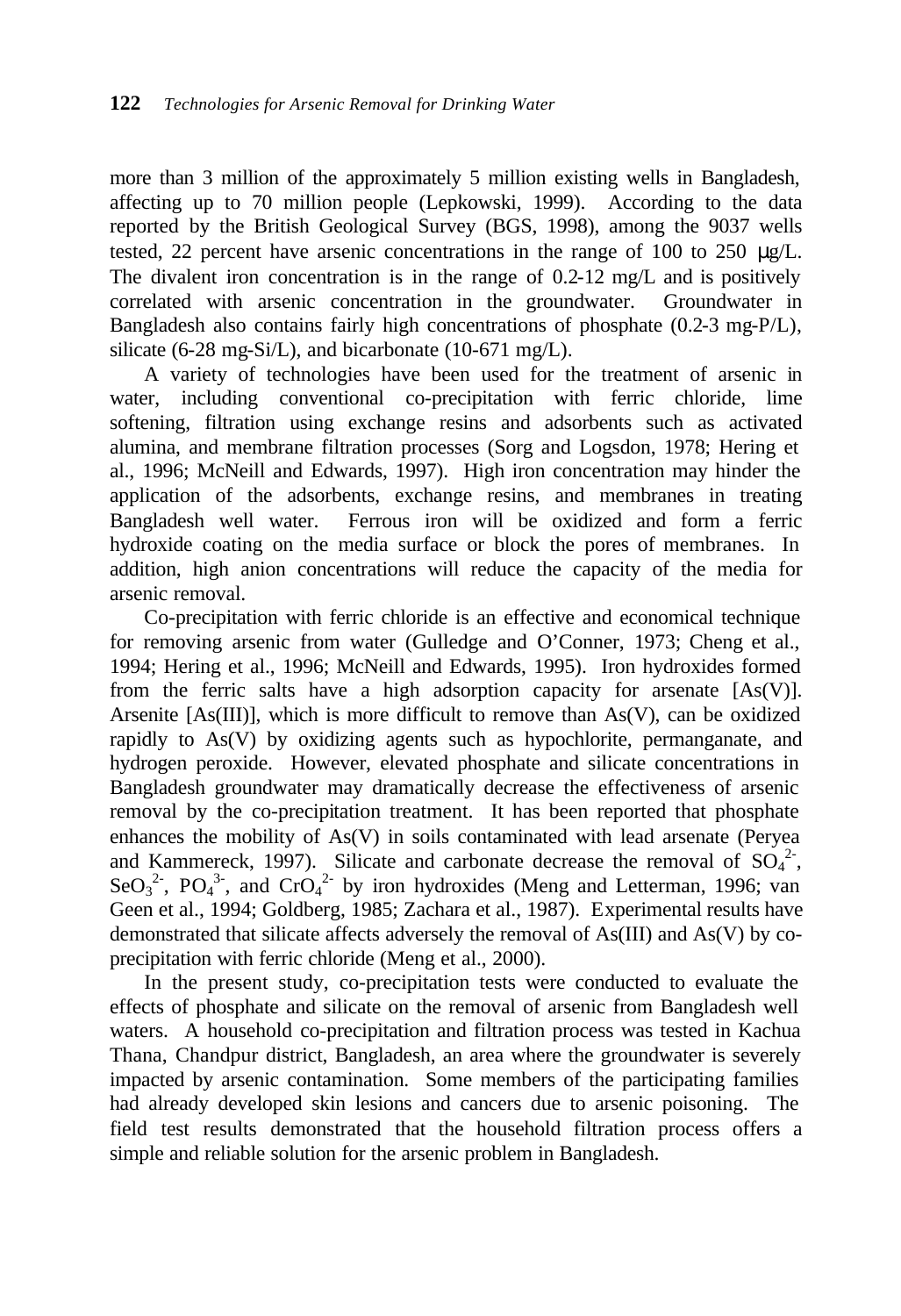# **EXPERIMENTAL METHODS**

# **Material**

Batch co-precipitation tests were conducted in three types of water samples: 1) Groundwater collected from wells in the Kishoreganj, Munshiganj, and Chandpur districts in Bangladesh (B-GW); 2) Groundwater collected from a well in New Hampshire (NH); and 3) Simulated Bangladesh groundwater (SB) prepared by dissolving sodium, calcium, and magnesium chloride in DI water. The chemical composition of the waters used in the tests is summarized in Table 1. The water samples were used to evaluate the effects of phosphate and silicate on arsenic removal by co-precipitation with ferric chloride. The NH sample represented groundwater with low phosphate concentration. Total arsenic concentration in the B-GW samples varied from 280 to 600 μg/L. Approximately 75 to 93 percent of the arsenic in B-GW samples were present as As(III) species. As(III) was added to the NH and the SB samples to reach a total arsenic concentration of 400 μg/L, which was the average arsenic concentration in the B-GW samples used in the co-precipitation tests. Phosphate and silicate were added to the SB and the NH samples to assess the anion effects. After the addition of silicate and phosphate, the spiked SB and NH samples were aged at a neutral pH for a week before they were used in the co-precipitation experiments. The samples were aged so that the spiked silicate and phosphate could form species similar to those in the B-GW samples.

| <b>Waters</b> | As                        | Fe          | D            | $Si$ (mg/L) | Na     | $Ca$ (mg/L) | Mg     |
|---------------|---------------------------|-------------|--------------|-------------|--------|-------------|--------|
|               | $\mathbf{m}$ $\mathbf{L}$ | (mg/L)      | (mg/L)       |             | (mg/L) |             | (mg/L) |
| <b>B-GW</b>   | 280-600                   | $4.7 - 7.7$ | $.6 - 2.7$   | 14-20       | 15-78  | 65-151      | 14-42  |
| <b>NH</b>     | 70, 400*                  | 0.7         | $0.02, 1.9*$ | 6.6, $18*$  | 13     | 16          | 2.9    |
| <b>SB</b>     | 400                       |             | $1.9*$       | $18*$<br>0. | 50     | 100         | 20     |

| Table 1: Chemical composition of the waters used in co-precipitation tests |  |  |  |  |  |  |
|----------------------------------------------------------------------------|--|--|--|--|--|--|
|----------------------------------------------------------------------------|--|--|--|--|--|--|

\*Total chemical concentration in the spiked NH and SB samples.

# **Batch Co-precipitation Tests**

Co-precipitation tests were conducted with all three types of water samples. Hypochlorite solution was added to the water samples to oxidize As(III) and Fe(II). A residual chlorine content of approximately 1 mg/L was maintained by the addition of the hypochlorite solution during approximately 5 minutes of mixing. Different amounts of ferric solution (Fe(III)=0, 5, 10. 20 mg/L) were added to the oxidized water samples to co-precipitate arsenic. After the samples were mixed for 30 minutes, the final pH values were measured and the samples were filtered through a 0.4-μm pore size membrane filter. The filtered water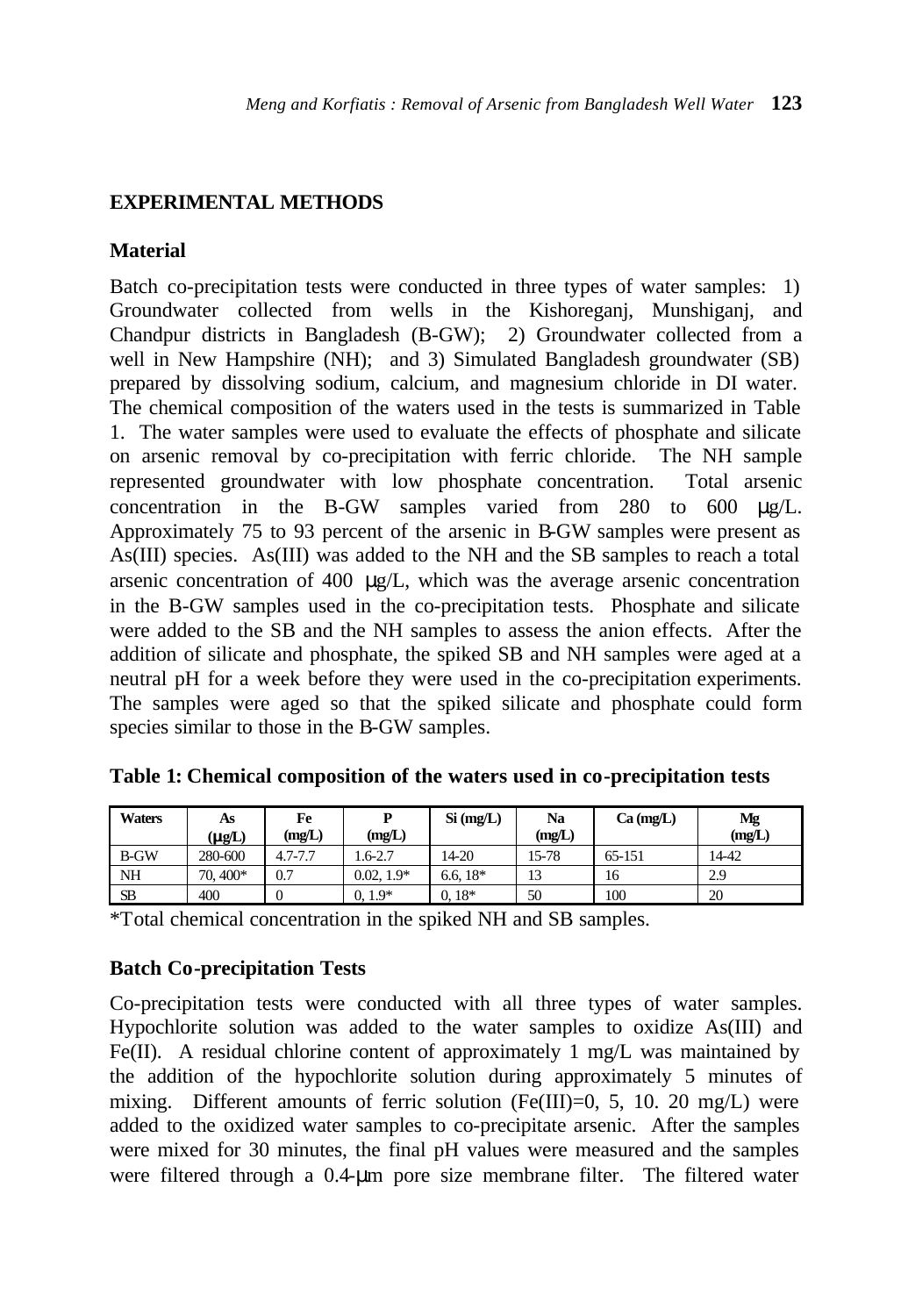samples were acidified with nitric acid and then analyzed for the residual arsenic and iron concentrations using a Furnace Atomic Absorption Spectrometer (FAAS) (Varian SpectrAA-400) and inductively coupled plasma (ICP) emission spectrometer.

# **Field Tests of Household Filtration Process**

A household system was developed for removal of arsenic from the well water based on the principles of the co-precipitation and filtration. For convenient application of the chemicals, the iron coagulants were sealed in small plastic packets. According to batch co-precipitation results, each packet of chemicals could treat 20 L of well water with arsenic concentration of 500  $\mu$ g/L or less. The household filters were made of 20-liter plastic buckets with a few inches of filter sand packed at the bottom of the filter. To produce clean drinking water, well water was collected into a 20-liter bucket followed by addition of a packet of the chemicals. After the water was mixed with the chemicals for a few minutes, it was poured into the bucket filter and passed through the sand bed by gravity for the removal of the precipitates. Clean water was collected from a tube connected to the bottom of the bucket filter.

A field demonstration study was performed in seven families in Kachua Thana, Chandpur District, Bangladesh in March and April 2000. A list of ten families using contaminated wells was provided by the Earth-Identity Project (a Non-Government Organization in Bangladesh). Seven of the families volunteered to participate in the study. A set of chemical packets and bucket filters were distributed to the participating families. During the demonstration study, the families used the filtration system every day. Filtered water samples were collected from the families three times a week and were analyzed for total arsenic. Well water and the filtered water samples in one family were also analyzed for standard water quality parameters.

# **RESULTS AND DISCUSSION**

# **Arsenic Removal by Batch Co-precipitation**

The results in Figure 1 show the removal of arsenic from the three types of waters by the oxidation and co-precipitation treatment. The original Fe/As ratio in the B-GW samples ranged between 13 and 22. When Fe(II) and As(III) in the B-GW samples were oxidized by NaClO and subsequently formed ferric hydroxide precipitates, less than 70 percent of the arsenic was removed. The residual arsenic in the treated B-GW samples was greater than 100 μg/L. Speciation analysis of the arsenic in the filtered water showed that As(III) was completely oxidized to As(V) by the hypochlorite. More than 97 percent of the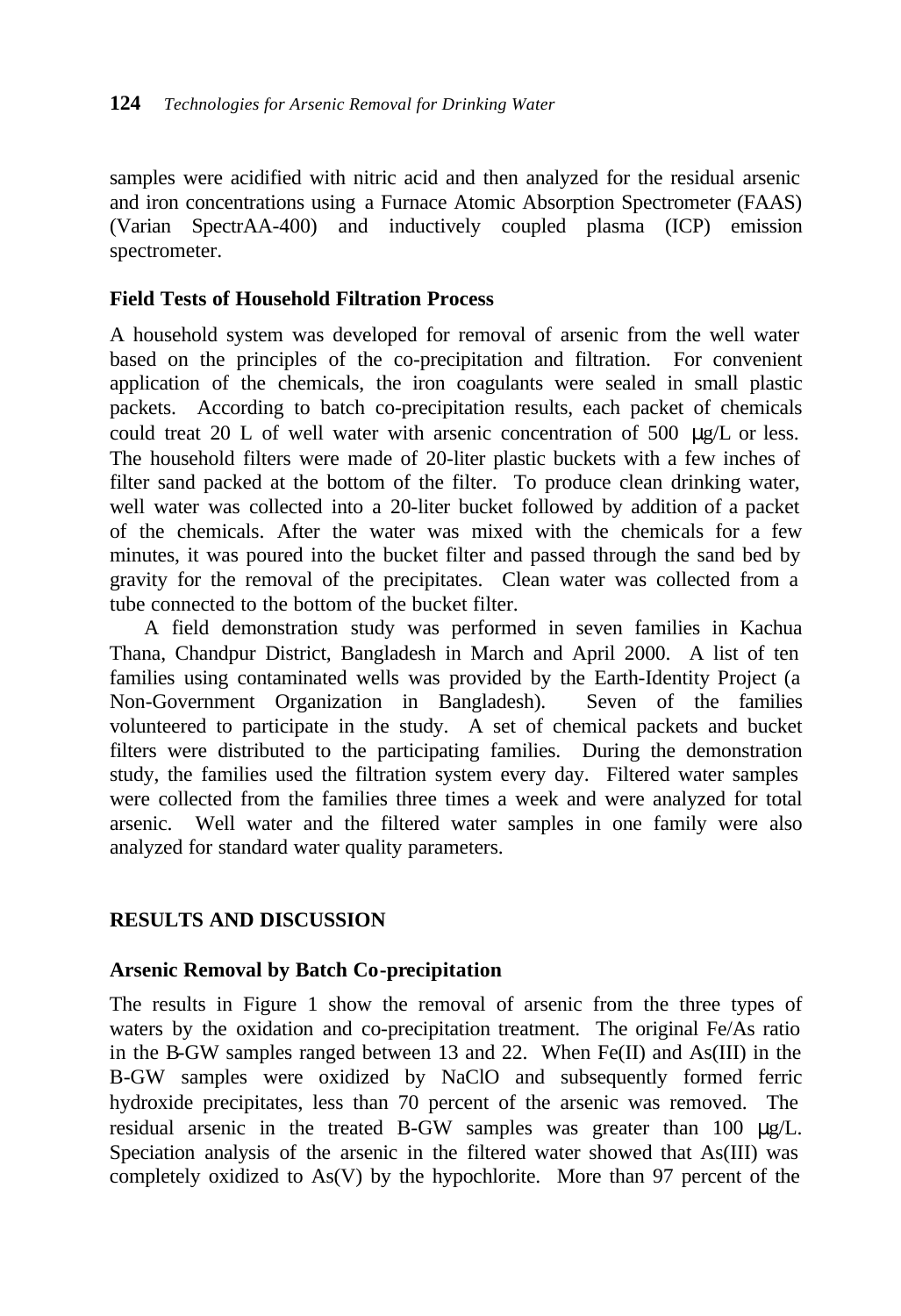iron was removed by the oxidation and filtration process. It is clear from these results that the amount of the iron in B-GW samples was not enough to reduce arsenic to less than 50 μg/L, which is the drinking water standard in Bangladesh.

When the Fe/As ratio was increased to greater than 40 by adding ferric chloride to the B-GW samples, the arsenic removal was increased to more than 85 percent (Figure 1). The wide fluctuation of the arsenic removal data was attributed to variations in phosphate and silicate concentrations in the B-GW samples. In general, a Fe/As ratio of greater than 40 was required to reduce arsenic concentration to less than 50 μg/L. For an arsenic concentration of 500 μg/L, approximately 20 mg/L of Fe(III) was required to treat the well water.



**Figure 1: Removal of As by co-precipitation as a function of Fe/As ratio. Water samples are provided in Table 1. Samples "NH-Si-P" and "SB-Si-P" contained 18 mg-Si/L and 1.9 mg-P/L.**

In contrast to the high Fe/As ratio needed for the treatment of Bangladesh water, Fe/As ratios of less than 12 were sufficient to obtain nearly 100 percent of arsenic removal from the NH and the SB samples (Figure 1). The total arsenic concentration in the NH and SB samples was 400 μg/L. The NH samples contained 0.02 mg-P/L and 6.6 mg-Si/L (Table 1). No phosphate or silicate was present in the SB sample. When phosphate and silicate stock solutions were added to both NH and SB samples to reach 1.9 mg-P/L and 18 mg-Si/L (i.e. the average concentrations in the Bangladesh water samples), the removal of arsenic from the samples decreased dramatically and reached similar removal efficiency as those observed for B-GW samples (data labeled "NH-Si-P" and "SB-Si-P").

Although the concentrations of the other ions in the B-GW, NH-Si-P, and SB-Si-P samples were quite different, the profiles of the arsenic removal from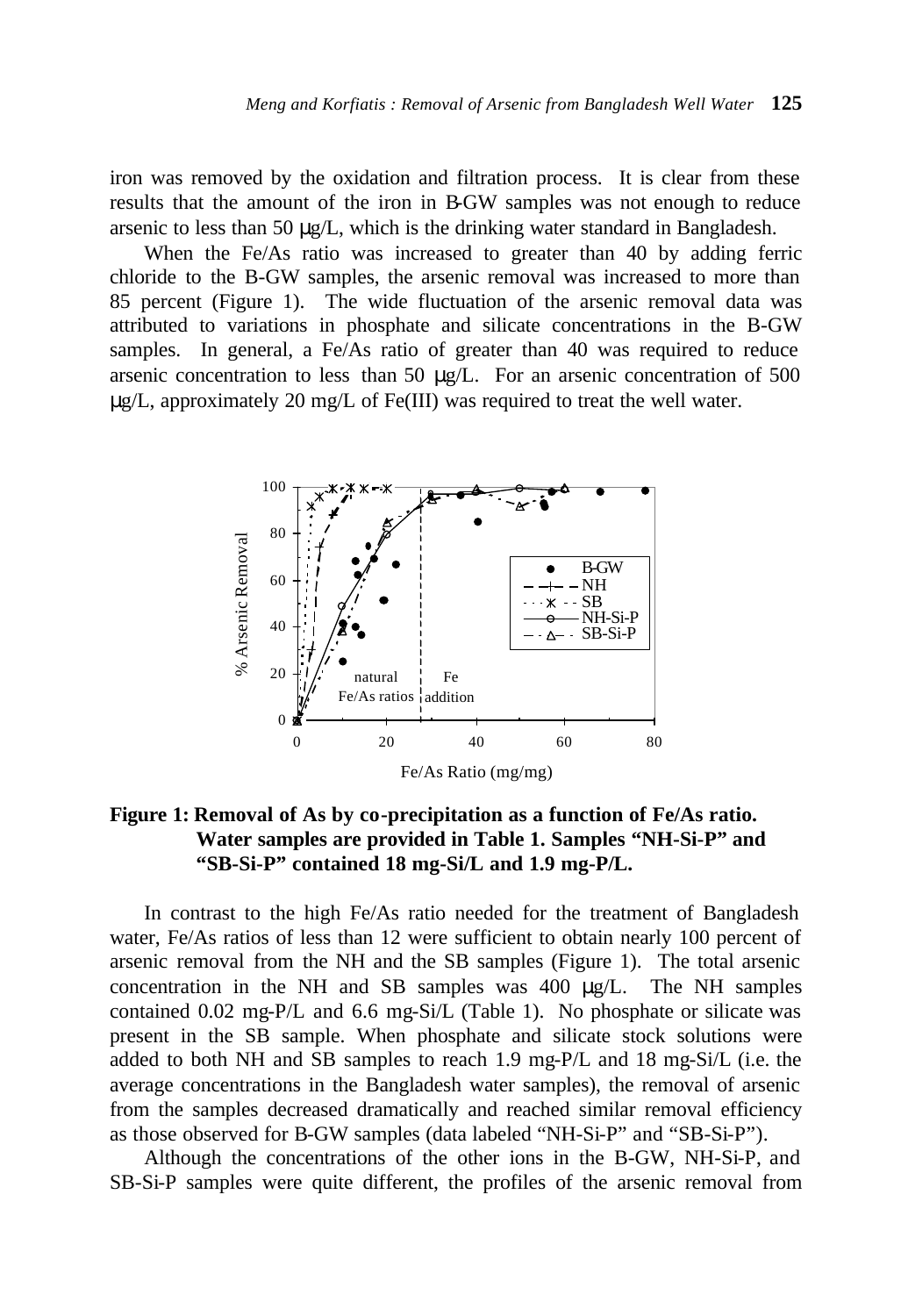the samples were very similar. The results indicate that phosphate and silicate in the Bangladesh well water were the major anions affecting the removal of As(V) by co-precipitation with ferric chloride. A high Fe/As ratio had to be used to achieve substantial arsenic removal from Bangladesh well water due to the presence of elevated phosphate and silicate concentrations.

The effects of phosphate and silicate on arsenic removal were further investigated by conducting additional co-precipitation experiments. The results are shown in Figure 2. The addition of only silicate to the SB sample decreased moderately the removal of arsenic (data labeled "SB-Si"). When only phosphate was added to the SB sample, it had a drastic effect on arsenic removal. When both silicate and phosphate were present, the removal of As(V) was further decreased. Those effects are attributed to the competition of the anions with As(V) for ferric hydroxide sorption sites. As(V), silicate, and phosphate are adsorbed on ferric hydroxide through the formation of surface complexes with the surface hydroxyl groups (Meng et al., 2000; Goldberg, 1985).



# **Figure 2 : Effects of phosphate and silicate on As removal by coprecipitation. The "SB-Si","SB-P", and "SB-Si-P" samples were amended with 18 mg-Si/L or/and 1.9 mg-P/L**.

Although the silicate concentration in the SB-Si sample was ten times higher than the concentration of phosphate in the SB-P sample, it had a weaker effect on As(V) removal than phosphate had. The results suggested that the affinity of silicate for ferric hydroxide was much weaker than As(V) and phosphate. When well water in family #1 was treated, phosphate concentration was reduced from 2.7 to 0.04 mg-P/L, representing a removal of 86 μM-P. Silicate concentration only decreased from 14.5 mg/L to 13.1 mg/L, indicating a removal of 58 μM-Si. Total Fe concentration used for the treatment of the water was 428 μM. If a surface site density of 0.9-mol sites/mol Fe was assumed in the co-precipitation system (Meng and Letterman, 1993), the total adsorptive sites in the treatment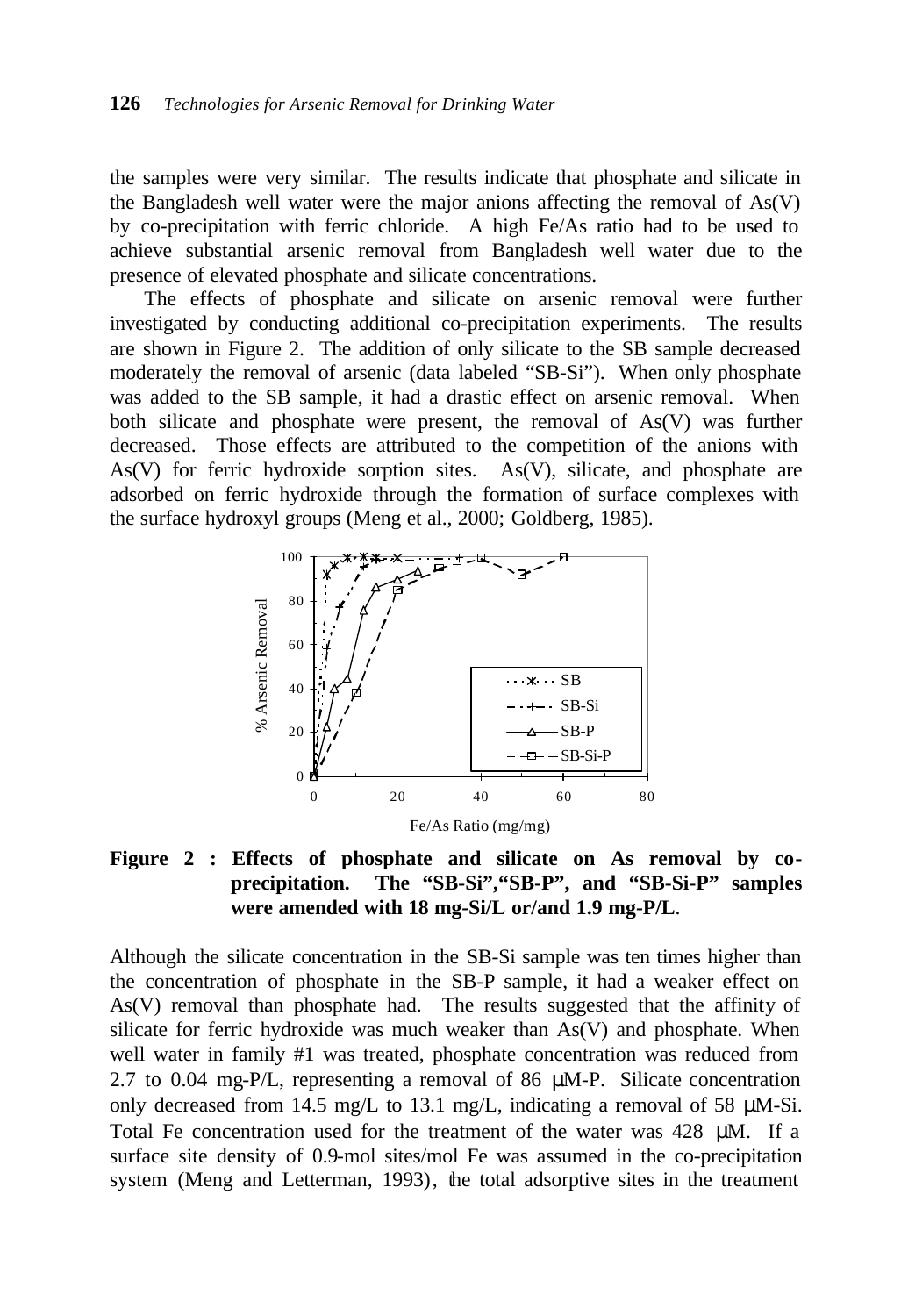system would be  $385 \mu M$ . The adsorbed phosphate and silicate occupied 22 and 15 percent of the adsorptive sites, respectively.

#### **Arsenic Removal by Household Filtration Process**

The household filtration system was first tested for the treatment of contaminated water in a well located in the Munshiganj district of Bangladesh. The field test results showed that the initial flow rate through the bucket filter was approximately 1.5 L/min (Figure 3). After 200 L (10 buckets) of water was filtered, the filtration rate decreased to about 0.4 L/min because the sand bed was clogged gradually by the precipitated solids. In the initial filtration stage, the arsenic concentration was removed from 485 μg/L in the well water to 15 μg/L (Figure 3). The residual arsenic concentration decreased to 5  $\mu$ g/L when 200 L of water was treated. Since the filtration was at a low hydraulic head, no particle and arsenic breakthrough occurred in the filtration process. When the flow rate became very low, the filter sand was washed with well water and used again.



### **Figure 3: Performance of the bucket filter for treatment of water in a well in Munshiganj district.**

During the field demonstration study, each family filtered approximately three buckets (60 liters) of water daily. Field analysis indicated that residual chlorine content in the treated water was usually less than 2 mg/L. Most of the families washed the filter sand about twice a week. Approximately two buckets (40 liters) of well water were used to wash the clogged sand filter. The families used the filters consistently to treat well water for drinking and cooking.

Figure 4 shows arsenic concentrations in the well water and the average arsenic concentrations in the filtered water samples collected during 35 days of the demonstration study. The arsenic concentration in the untreated well water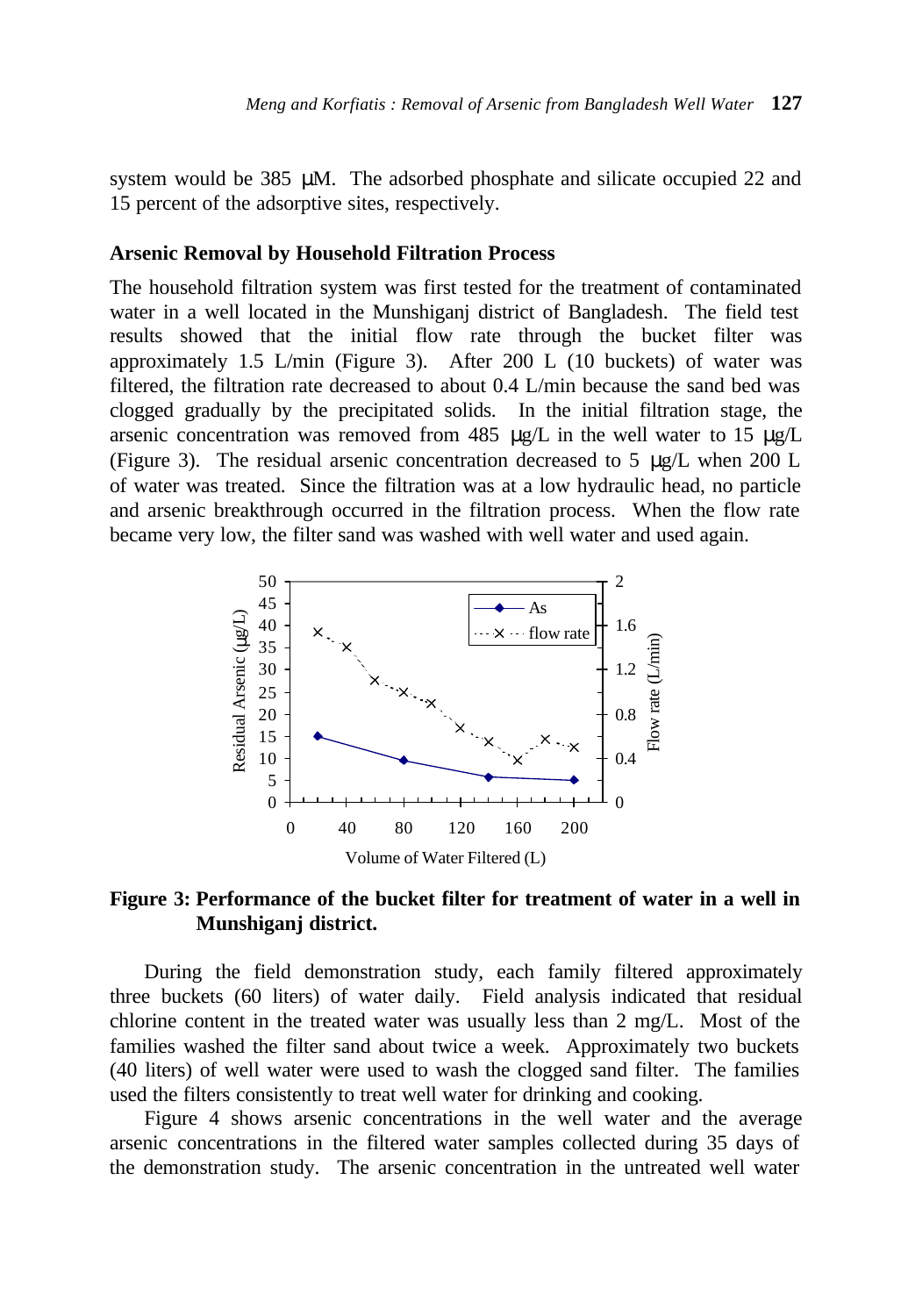ranged from 87 to 313 μg/L. The average arsenic concentration in the filtered water ranged from 1.9 to 21.8 μg/L.



**Figure 4: Comparison of arsenic concentrations in well water and the average arsenic concentration in the filtered water.**

#### **CONCLUSIONS**

The field demonstration results showed that the household filtration process could effectively remove arsenic from Bangladesh well water. The household co-precipitation and filtration process was proved reliable and easy to use. Based on a daily consumption of 50 liters of filtered water, it is estimated that the chemical costs are less than US\$4 annually for a family. The co-precipitation results indicate that elevated phosphate and silicate concentrations in Bangladesh well water dramatically decreased adsorption of arsenic by ferric hydroxides. A Fe/As mass ratio of greater than 40 was required to reduce arsenic concentration to less than 50 μg/L in the well water.

#### **ACKNOWLEDGEMENTS**

The authors wish to thank Harold J. Raveché, the President of Stevens Institute of Technology, Ms. Nasrine R. Karim and Ms. Hiroko Kawahara of the Earth Identity Project in Bangladesh and the Government of Bangladesh for the continuing support of this project. We thank Mahmoud Wazne and Chuanyong Jing for assistance with laboratory experiments.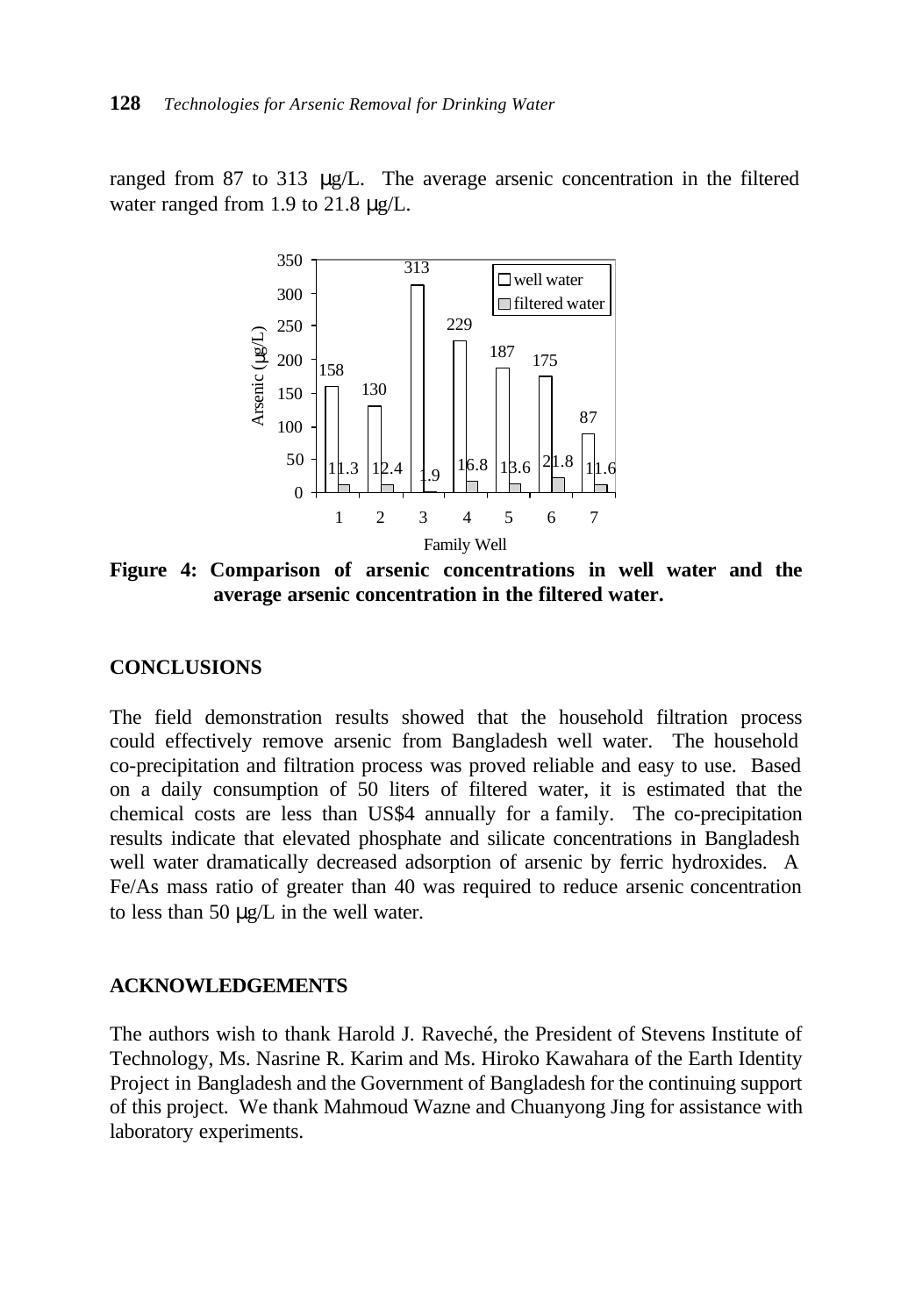#### **REFERENCES**

- BGS (1998) Groundwater Studies for Arsenic Contamination in Bangladesh, British Geological Survey and Mott MacDonald Ltd (UK).
- Cheng, R. C.; Liang, S.; Wang, H. C. and Beuhler, M. D. (1994) Enhanced Coagulation for Arsenic Removal. *Jour. AWWA* **86**(9),79-90.
- Das, D., Samanta, G., Mandal, B. K., Chowdhury, T. R., Chanda, C. R., Chowdhury, P. P., Basu, G. K. and Chakraborti, D. (1996) Arsenic in Ground Water in Six Districts of West Bangal, India. *Environmental Geochemistry Health*, **18**, 5-15.
- Hering, J. G., Chen, P. Y.; Wilkie, J. A.; Elimelech, M. and Liang, S. (1996) Arsenic Removal by Ferric Chloride. *J. AWWA* **88**(4),155-167.
- Goldberg, S. (1985) Chemical Modeling of Anions Competition on Goethite Using the Constant Capacitance Model. *Soil Sci. Soc. Am. J*. **49**, 851-856.
- Gulledge, J. H. and O'Conner, J. T. (1973) Removal of Arsenic(V) from Water by Adsorption on Aluminum and Ferric Hydroxides. *Jour. AWWA* **65**(8)**,**  548-552.
- Lepkowski, W. (1999) Arsenic Crisis Spurs Scientists. *CEN* (May 17, 1999) 45- 49.
- McNeill, L. S. and Edwards, M. (1995) Soluble Arsenic Removal at Water Treatment Plants. *Jour. AWWA* **87**(4), 105-113.
- McNeill, L. S. and Edwards, M. (1997) Arsenic Removal during Precipitative Softening. *J. Environ. Eng.* **123**, 453-460.
- Meng, X. G., Bang, S. B. and Korfiatis, G. P. (2000) Effects of Silicate, Sulfate, and Carbonate on Arsenic Removal by Ferric Chloride, *Water Research*, **34**, 1255-1261.
- Meng, X. G. and Letterman, R. D. (1993) Effect of Component Oxide Interaction on the Adsorption Properties of Mixed Oxides. *Environ. Sci. Technol*. **27**, 970- 975.
- Meng, X. G. and Letterman, R. D. (1996) Modeling Cadmium and Sulfate Adsorption on Fe(OH)<sub>3</sub>/SiO<sub>2</sub> Mixed Oxides. Water Res. 30, 2148-2154.
- Nickson, R., McArthur, J., Burgess, W. and Ahmed, K. M. (1998) Arsenic Poisoning of Bangladesh Groundwater. *Nature* **395**, 338.
- Peryea, F. J. and Kammereck, R. (1997) Phosphate-Enhanced Movement of Arsenic out of Lead Arsenate Contaminated Topsoil and Through Uncontaminated Subsoil. *Water Air Soil Pollut*. **93**, 243-254.
- Sadiq, M. (1997). Arsenic Chemistry in Soils: An Overview of Thermodynamic Predictions and Field Observations. *Water Air Soil Pollution* **93**, 117-136.
- Sorg, T. J. and Logsdon, G. S. (1978). Treatment Technology to Meet the Interim Primary Drinking Water Regulations for Inorganics: Part 2. *Jour. AWWA* **70**(7), 379-393.